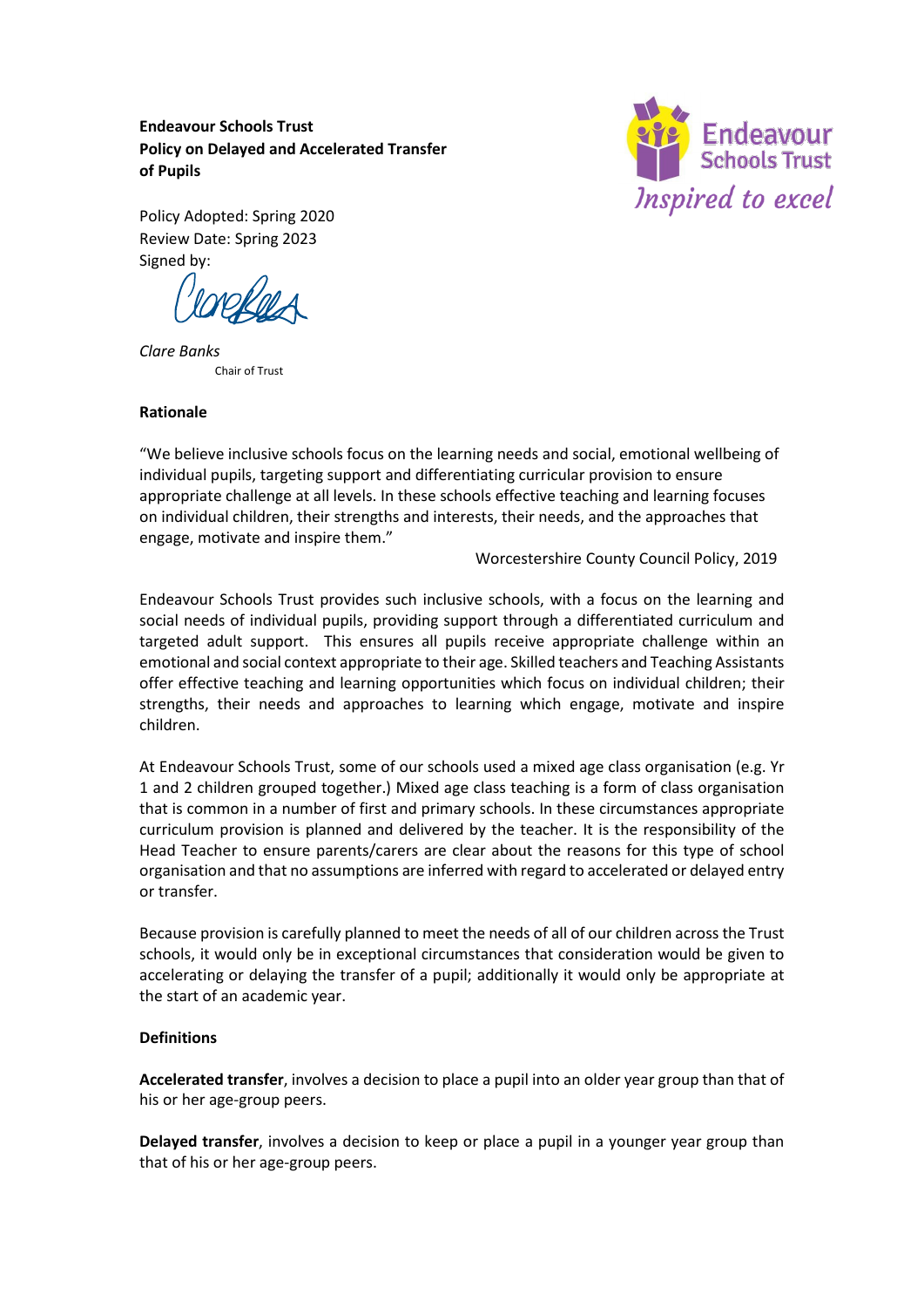# **Possible reasons for accelerating or delaying transfer in relation to a Child's chronological age group**

Below is a series of possible reasons for considering the acceleration or delay of a child:

- has exceptional intellectual skills, is isolated as a learner in their present peer group and presents severe difficulties for teachers in terms of providing appropriate curriculum extension;
- has exceptionally delayed intellectual skills, cannot productively engage in group learning tasks and presents teachers with severe difficulties in curriculum differentiation;
- is very delayed emotionally and cannot make adequate relationships with their peer group and is at risk of isolation (often linked with the point above);
- has been working in a mixed age class with children of a different chronological age and should 'remain' with their peers
- a child may have missed a substantial part of a year through illness or other reasons;
- has reasons linked with their physical condition, possibly a physical frailty which appears to justify a "less robust" environment than that found in the same age group;
- would benefit from an additional year's experience of mainstream education prior to a special school placement;

These reasons are frequently allied with strong parental preferences for their child to be placed in an alternative year group.

## **Procedures for consideration of accelerating or delaying a child in relation to their chronological age group:**

- Consideration of the information contained in relevant school/trust policies on Inclusion, including More Able provision and how these have been used to support the child*.* Evidence of support under these policies needs to be used in supporting any decision.
- The Headteacher and / or Inclusion Manager should seek advice from appropriate professionals such as an Educational Consultant, Educational Psychologist or other suitable professional as to the suitability of accelerated or delayed transfer for the child.
- The Headteacher and / or Inclusion Manager needs to demonstrate that other options have been considered for meeting the pupil's needs.
- The views of the pupil, parents or carers, and appropriate professional(s) must be considered in the light of the pupil's academic and emotional development.
- Careful liaison with a next phase school(s) is vital, particularly when accelerated transfer is being considered at, or close to, the point of transition.
- The Headteacher, alongside discussion with the CEO/Executive Head, would then make the final decision as to whether or not to accelerate or delay a child's progress through school.
- A record of the advice and the final decision should be kept using the form attached in Appendix 1. This record will form the basis of an evidence based discussion as to the decision taken, and a copy placed on the child's file.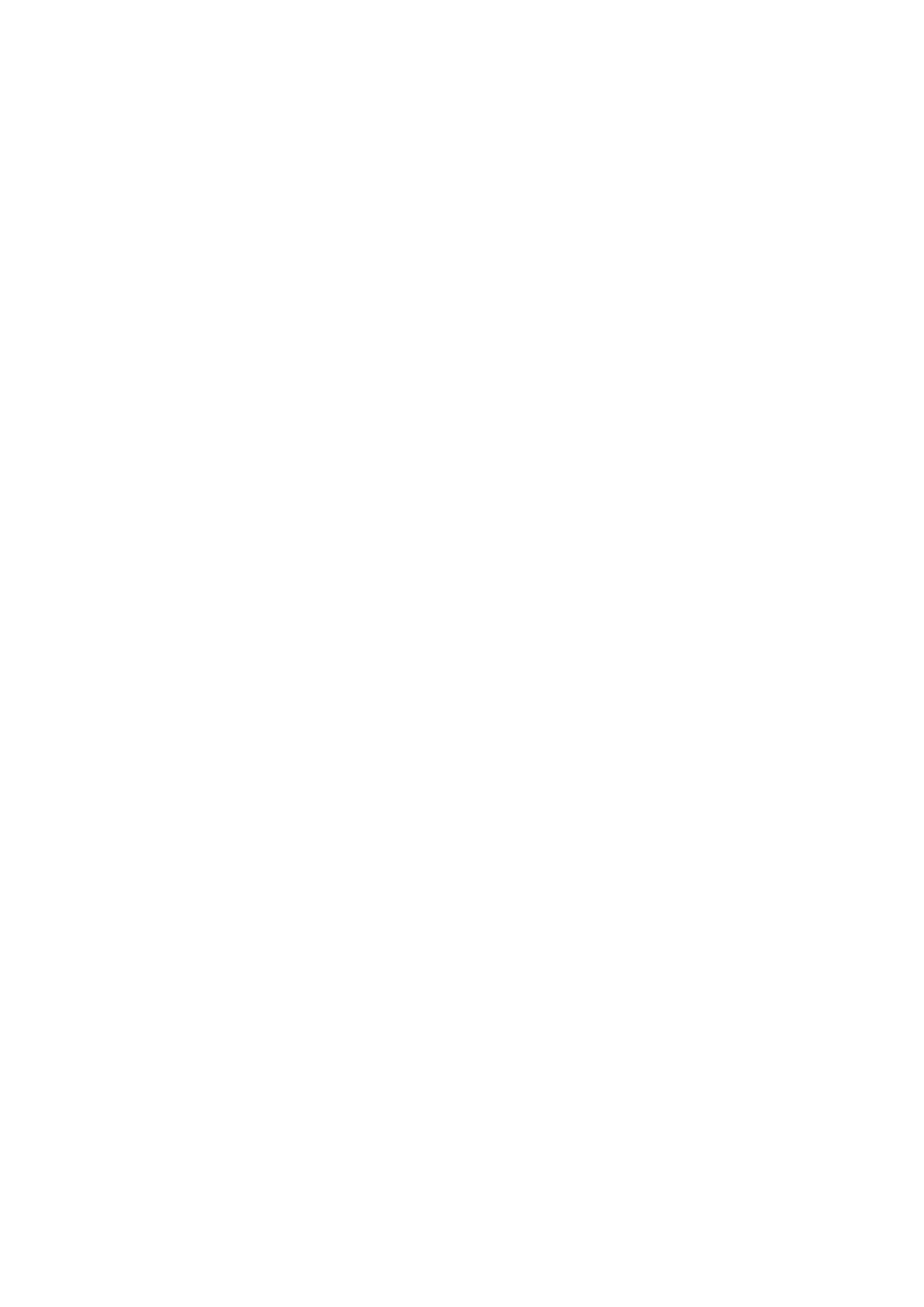#### **APPENDIX 1**

#### **DELAYED OR ACCELERATED TRANSFER DECISION RECORD**

## **1. Reasons for considering placing this pupil outside his/her chronological age group:**

 $\overline{\mathcal{L}}$ 

[ ] has exceptional intellectual skills, is isolated as a learner in their present peer group and presents severe difficulties for teachers in terms of providing appropriate curriculum extension;

[ ] has exceptionally delayed intellectual skills, cannot productively engage in group learning tasks and presents teachers with severe difficulties in curriculum differentiation;

[ ] is very delayed emotionally and cannot make adequate relationships with their peer group and is at risk of isolation (often linked with the point above);

[ ] has been working in a mixed age class with children of a different chronological age and should 'remain' with their peers

[ ] a child may have missed a substantial part of a year through illness or other reasons;

[] has reasons linked with their physical condition, possible a physical frailty which appears to justify a "less robust" environment than that found in the same age group;

- [ ] would benefit from an additional year's experience of mainstream education prior to a special school placement
- **2. When did this situation first come to the Head of School's attention and how long has this been an issue?** *(Include here any information from previous schools or attach relevant paperwork)*

**3. Describe the current situation and reason for consideration of a change of year group. This should include strategies which have already been employed within the school for meeting this pupil's needs within their chronological year group.**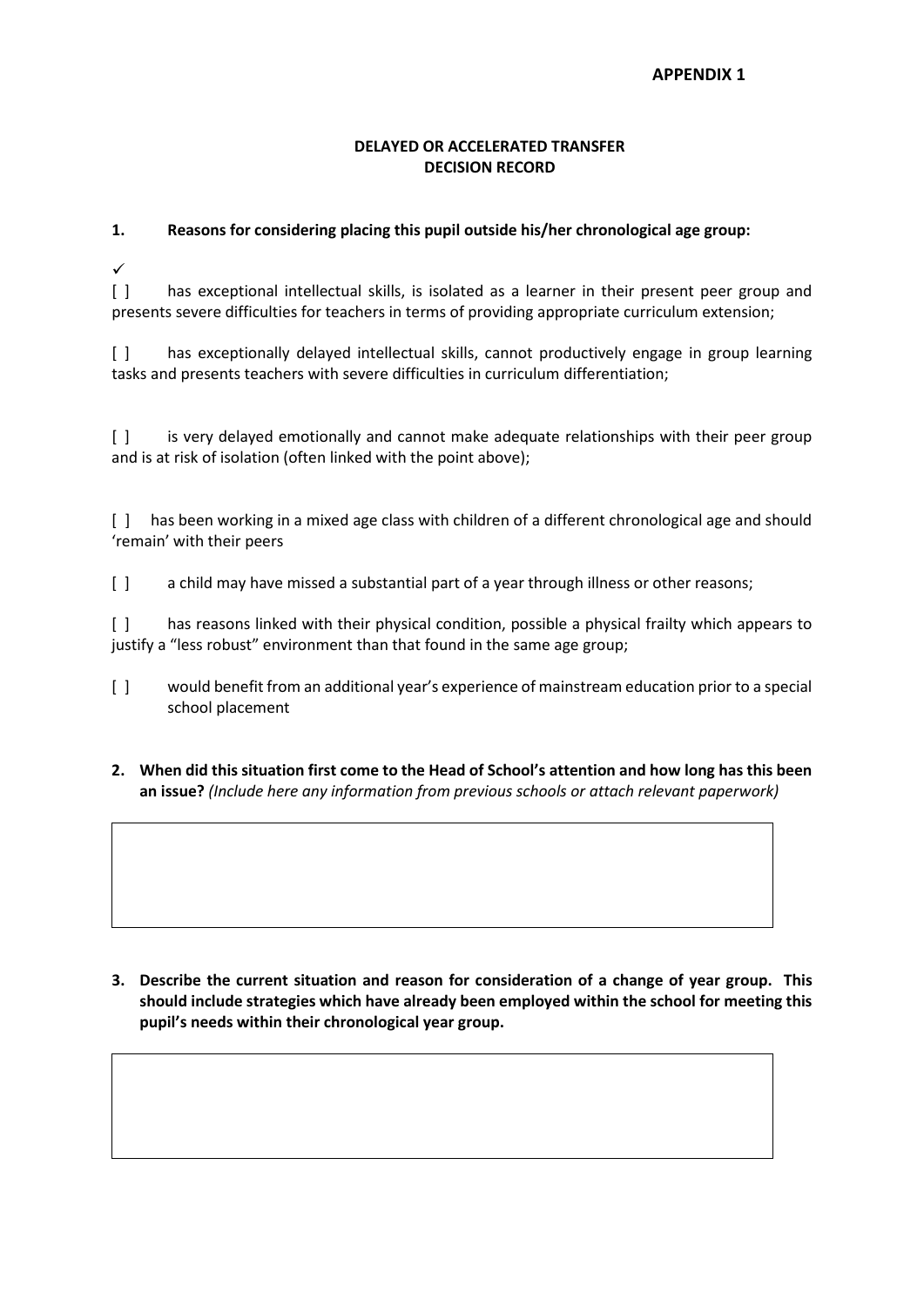**4. Summarise the advice received from all relevant professionals in the boxes below.** 

**Name………………………………… Role…………………………… Date……**

**Name………………………………… Role…………………………… Date……**

**Name………………………………… Role…………………………… Date……**

**5. Summarise the views of the pupil and his/her parents/carers.**

 $\mathbf{r}$ 

| <b>Pupil's view</b> | Date: |
|---------------------|-------|
| Summary:            |       |
|                     |       |
|                     |       |
|                     |       |